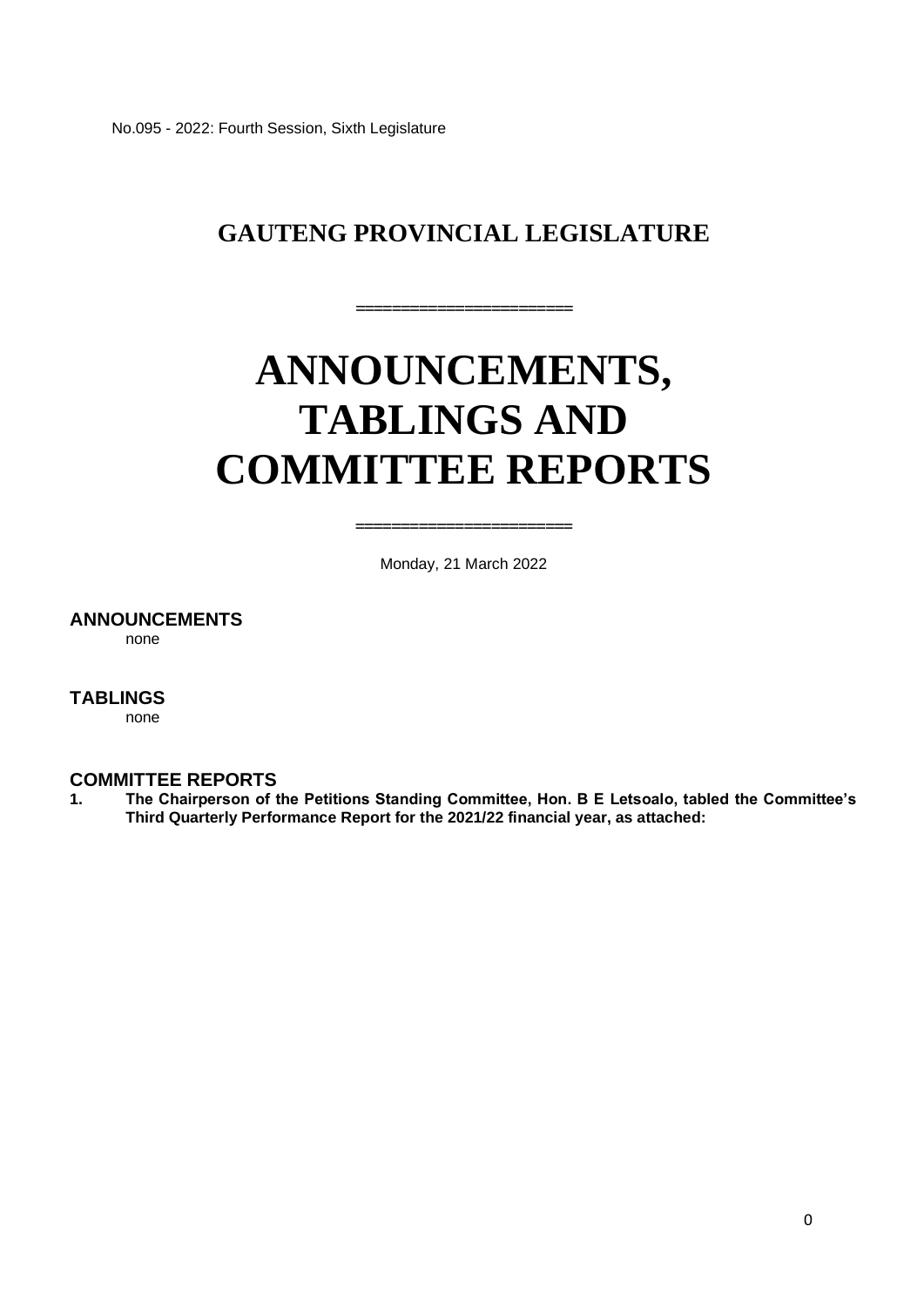

## **PETITIONS STANDING COMMITTEE**

## **COMMITTEE'S 3 RD QUARTER PERFORMANCE REPORT FOR THE 2021/2022 FINANCIAL YEAR**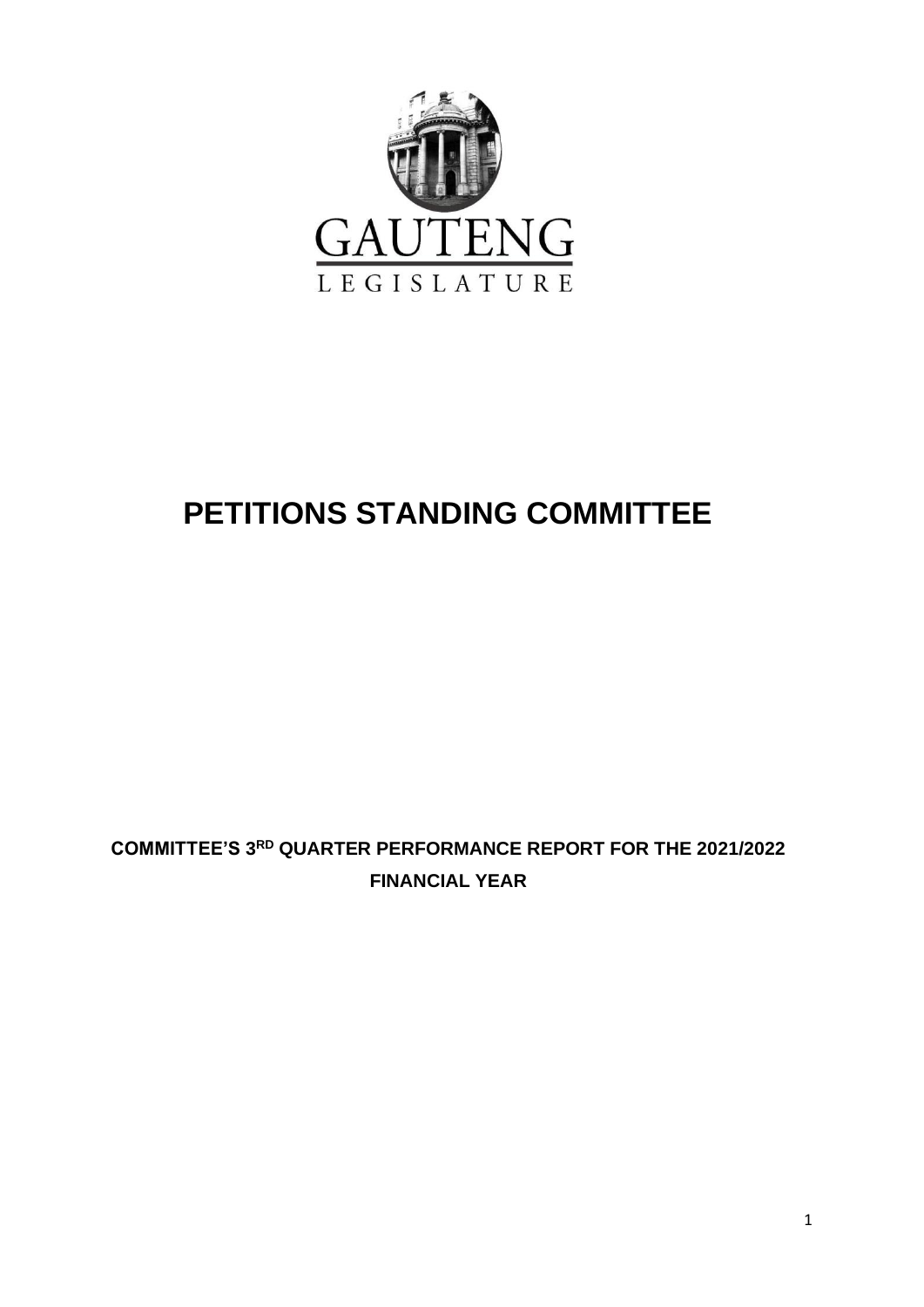## **TABLE OF CONTENT**

| 3. PETITIONS CONSIDERED DURING THE THIRD QUARTER OF 2021/2022 FY  6 |  |
|---------------------------------------------------------------------|--|
|                                                                     |  |
|                                                                     |  |
|                                                                     |  |
|                                                                     |  |
|                                                                     |  |
|                                                                     |  |
| $\mathbf{4}$                                                        |  |
| 5.                                                                  |  |
|                                                                     |  |
| $\overline{7}$ .                                                    |  |
| 8.                                                                  |  |
|                                                                     |  |
| 10.                                                                 |  |
| 11                                                                  |  |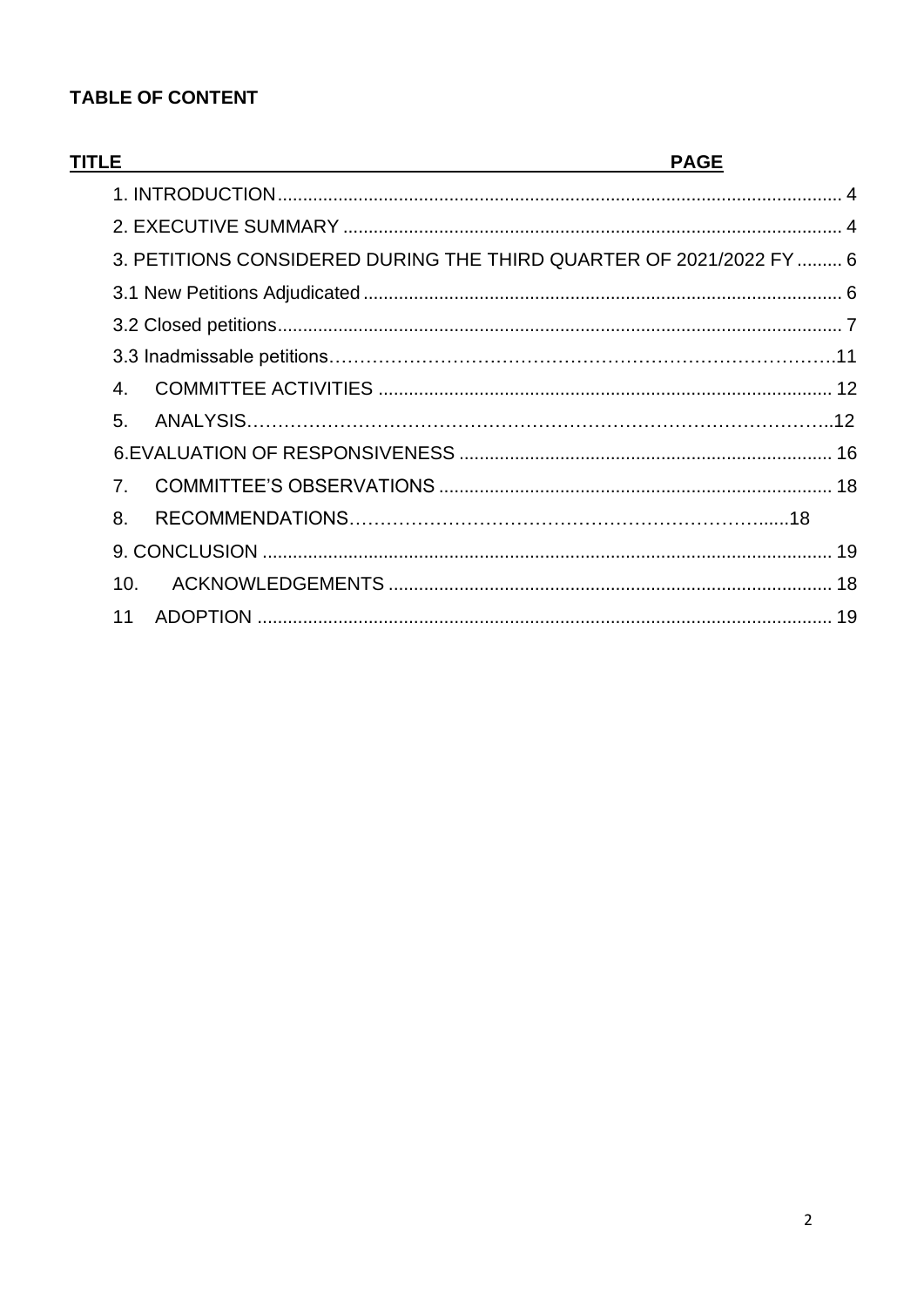## **ACRONYMS/ABBREVIATIONS**

| <b>FY</b>    | - Financial Year                                  |
|--------------|---------------------------------------------------|
| <b>GPG</b>   | - Gauteng Provincial Government                   |
| <b>PSC</b>   | - Petitions Standing Committee                    |
| <b>RDP</b>   | -Reconstruction and Development Programme         |
| <b>COGTA</b> | - Co-operative Governance and Traditional Affairs |
| <b>MPL</b>   | - Member of Provincial Legislature                |
| <b>MMC</b>   | - Member of the Mayoral Committee                 |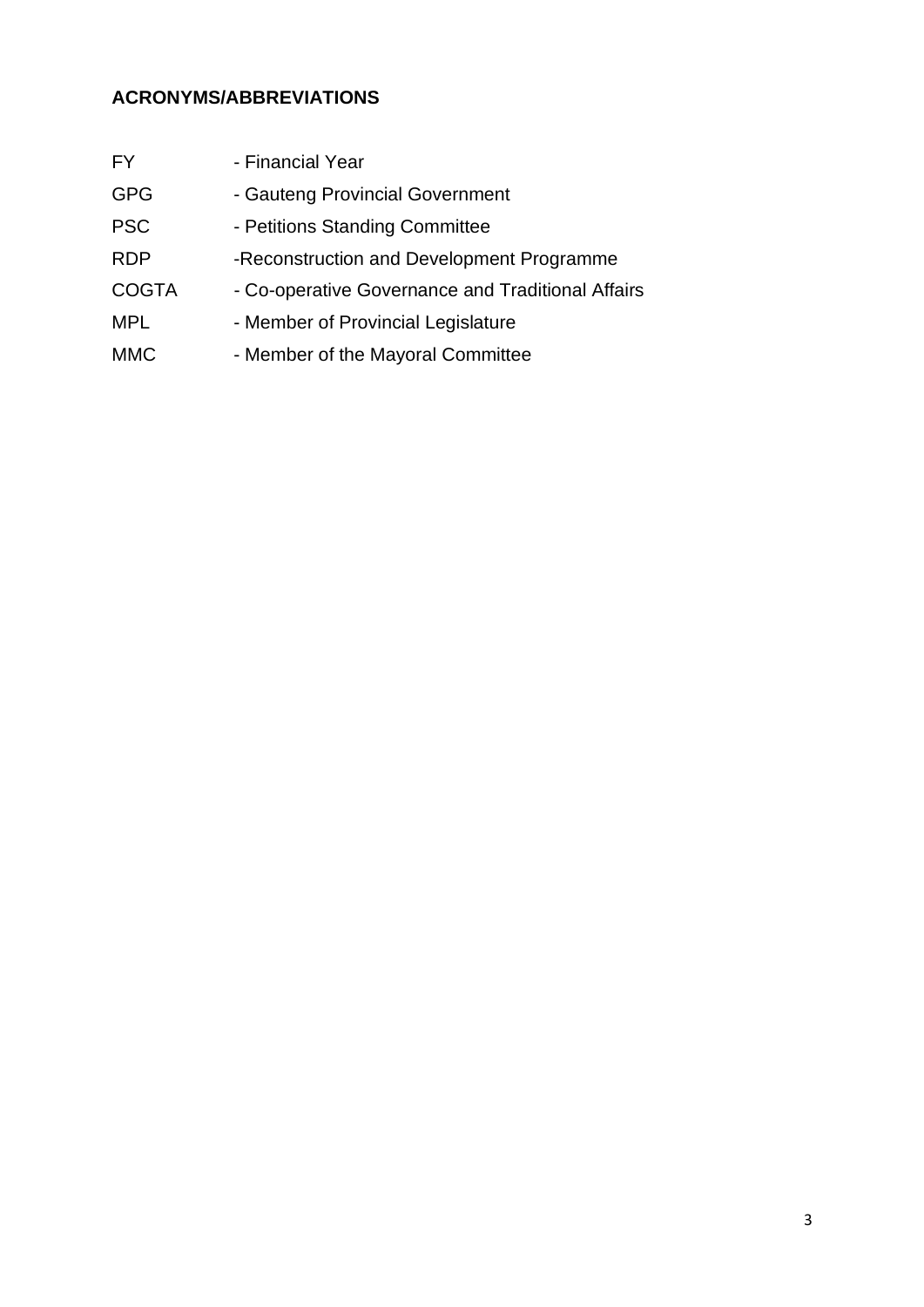It gives me great pleasure as the Chairperson of the Petitions Standing Committee (PSC), to table the Committee's 3 rd Quarter Performance Report for the 2021/2022 financial year as follows:

#### <span id="page-4-0"></span>1. **INTRODUCTION**

This report which is drafted in accordance with Section 6(f) of the Gauteng Petitions Act (Act 5 of 2002), hereinafter referred to as "the Act". Section 6(f) prescribes that "*the Committee must, on a quarterly basis report to the Legislature on the petitions submitted to it during that period and all its activities in respect thereof."* 

In his 21<sup>st</sup> of February 2022 State of the Province Address (SOPA), the Premier of Gauteng, Honourable D Makhura delivered an aptly titled speech, under the name, *From Public Health Emergency to The Economic and Service Delivery Emergency.* As the Petitions Standing Committee (PSC) we are happy to see a greater focus and proposed intervention on service delivery issues as the PSC is the key provincial service delivery barometer. The PSC is pleased with the announced intervention in the SOPA that the Premier, working with MEC's and Mayors will be embarking on weekly site visits across the province to tackle service delivery issues and ideate solutions. The Committee looks forward to potential informing some of these weekly engagements as we are the service delivery barometer. With this intervention we are hopeful that it will surely lead to the closure of more petitions as over 90% of the petitions are service delivery orientated.

#### <span id="page-4-1"></span>**2. EXECUTIVE SUMMARY**

The petitions process remains the foundation to fulfil the Legislature's mandate of creating an enabling platform for the people of Gauteng to bring forth matters regarding service delivery in a manner that legitimizes representative agency. As a crucial responsibility of government to deliver services that a society requires to maintain and improve its well-being. The Committee values the role that petitioners play in raising awareness of issues that may not otherwise reach the attention of authorities and plays its part in holding them to account.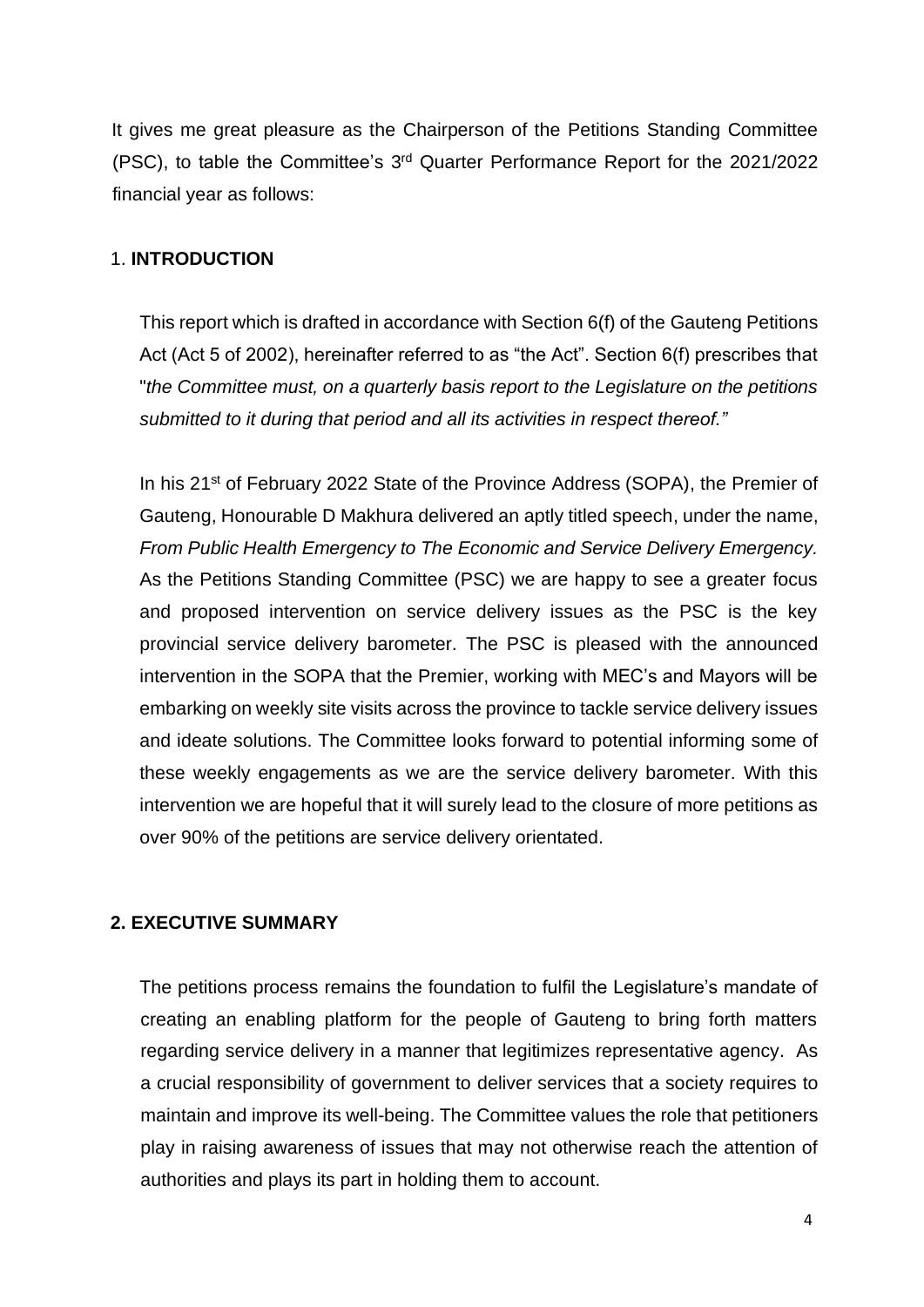This Quarterly Performance Report records the Committee's performance for the 3<sup>rd</sup> Quarter of the 2021/2022 financial year, against petitions submitted during the quarter. This translates to a period that started on the 1<sup>st</sup> of October and ended on the 31<sup>st</sup> of December 2021. It further highlights how the Committee has processed petitions and it summarises the Committee's engagements with relevant authorities and petitioners. Furthermore, the report accounts for all activities the Committee undertook during the quarter under review.

The Committee adopted 13 new petitions during the period under review and these were referred to various authorities for consideration and reporting as guided by Section 7 (e) of the Gauteng Petitions Act of 2002. There are currently 728 ongoing petitions and of these, over 70% were inherited from previous legislative terms, which now fall onto this current Committee's shoulders to resolve. Thirteen (13) new petitions were added to these ongoing petitions bringing the total to 741. With the closure of five (5) petitions this quarter, the overall total is now 736 ongoing petitions.

Key highlights of the report:

- The Committee achieved a 38.4% resolution rate during the quarter under review and this is a 7.4% increase from the previous quarter.
- Compared to the previous financial year's overall Q1, Q2 and Q3 resolution rate which was 0%, due to 2020 COVID-19 hard lockdown regulations, the Committee has achieved a resolution rate of 41.4% when considering the current year's three quarters.
- 53.8% of adopted petitions under this quarter, emanates from the City of Johannesburg.
- Moreover, the Committee achieved a 38.4% "responsiveness rate" from responding authorities.

This report further evaluates the responsiveness, efficiency and effectiveness with which petitions referred to relevant authorities were resolved. It also identifies areas where there were potential efficiency improvements to be made in the processing of petitions, including alerting the authorities on all new petitions received. Lastly,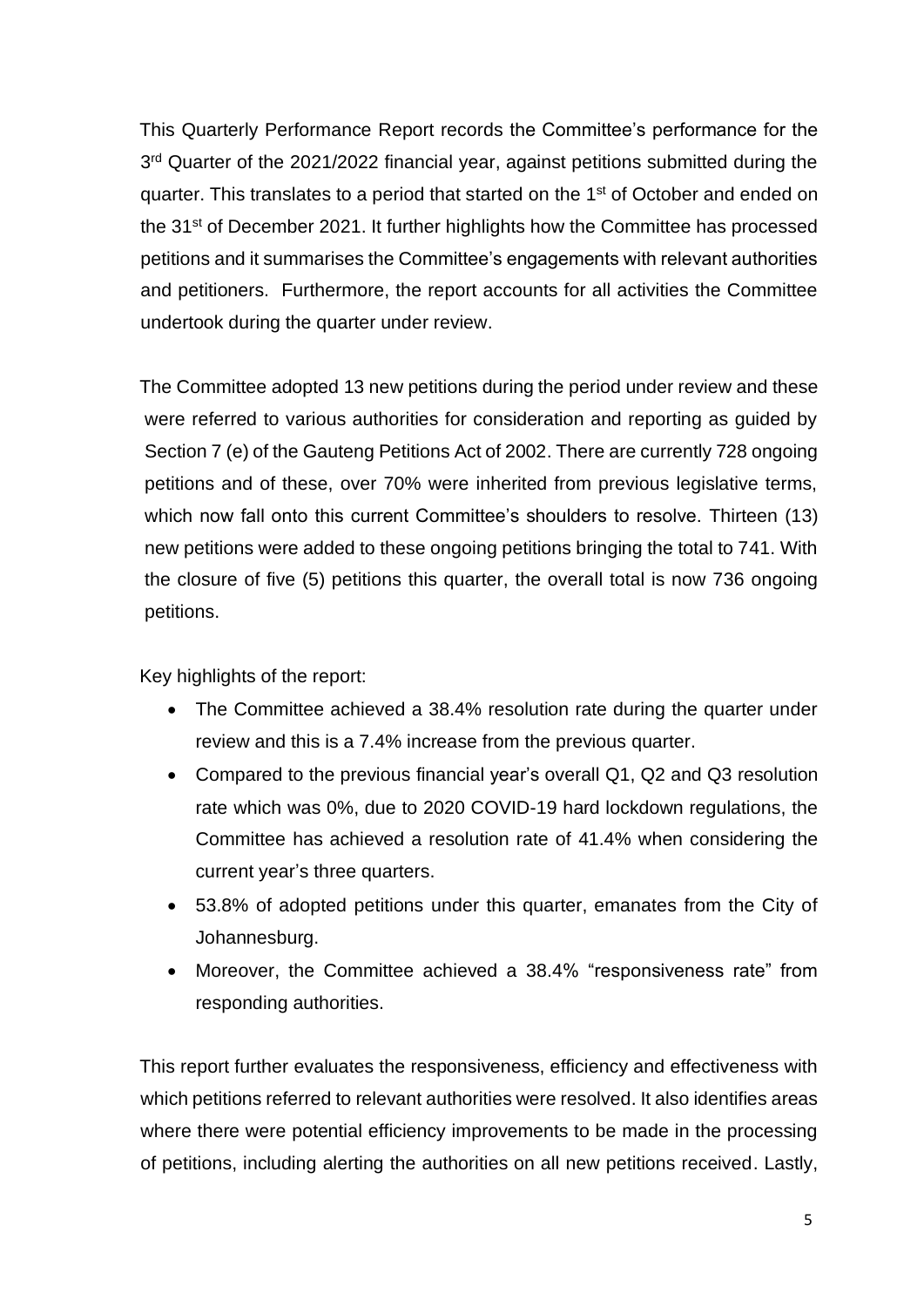the report looks at the challenges the Committee encountered with authorities' responsiveness to petitions and in addition, the systemic weaknesses related to the entry and handling of petitions from municipalities to provincial departments.

## <span id="page-6-0"></span>**3. PETITIONS CONSIDERED DURING THE THIRD QUARTER OF 2021/2022 FY**

The Committee's primary role is to receive and process petitions for consideration as required by the Petitions Act (No 5 of 2002). This section accounts for petitions that were referred to authorities by the PSC in terms of Section 7(e) of the Petitions Act of 2002.

### <span id="page-6-1"></span>**3.1 New Petitions Adjudicated**

During the reporting period, 13 new petitions were adopted. Most issues raised were housing related, and others being service delivery related. The petitions adopted during this period were referred to the relevant authorities for investigation and reporting.

The table below indicates the authorities which were engaged as per the adopted petitions during the quarter under review.

| <b>Authority</b>                                      | <b>Petitions</b>                                                                                                                                                            |  |  |
|-------------------------------------------------------|-----------------------------------------------------------------------------------------------------------------------------------------------------------------------------|--|--|
| Department of COGTA<br>and<br><b>Human Settlement</b> | Allocation of<br>1)<br><b>RDP</b><br>House:<br>Lucia<br>Mngomezulu:<br>PP03C/11/21/LO-HS<br>2)<br>Allocation of RDP<br>House: Hilda Stephina<br>Moagi:<br>PP06C/11/21/LO-HS |  |  |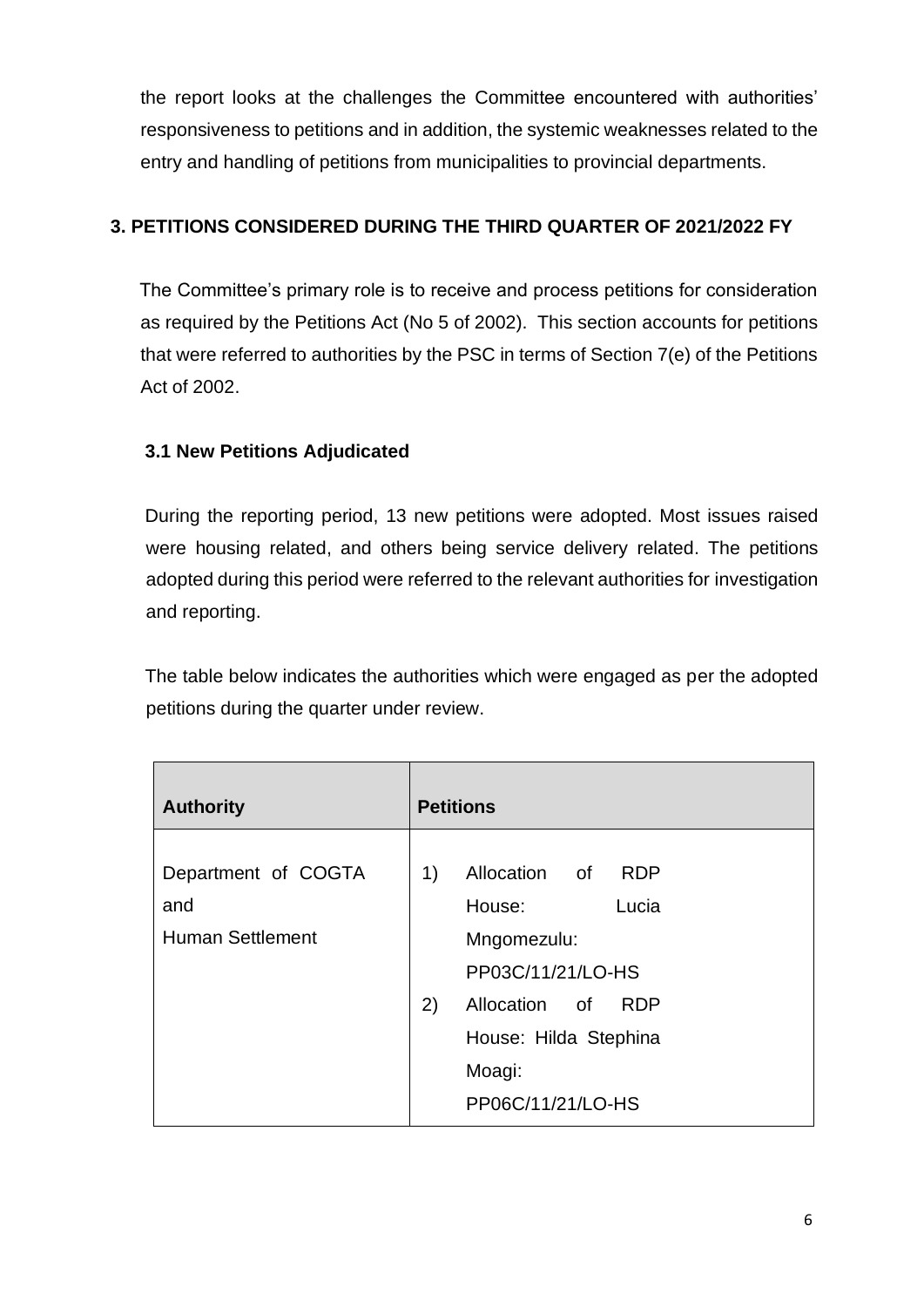|                         | 3)                                  | Allocation<br>of<br><b>RDP</b>                                           |  |  |
|-------------------------|-------------------------------------|--------------------------------------------------------------------------|--|--|
|                         |                                     | House: Selina Mnguni:<br>PP07C/11/21/LO-HS                               |  |  |
|                         |                                     |                                                                          |  |  |
|                         | Allocation of<br>4)<br><b>RDP</b>   |                                                                          |  |  |
|                         |                                     | Houses: Orange Farm:                                                     |  |  |
|                         |                                     | PP08C/11/21/LO-HS                                                        |  |  |
|                         | 5)                                  | Allocation of<br><b>RDP</b><br>Houses: Tshilo Dama:<br>PP10C/11/21/LO-HS |  |  |
|                         |                                     |                                                                          |  |  |
|                         |                                     |                                                                          |  |  |
|                         | 6)                                  | Allocation of<br><b>RDP</b>                                              |  |  |
|                         |                                     | House - Ms Dikeledi                                                      |  |  |
|                         |                                     | Nkala:                                                                   |  |  |
|                         |                                     | PP14C/11/21/LO-HS                                                        |  |  |
|                         |                                     |                                                                          |  |  |
| <b>of</b><br>Department | 1) Request for Amendment of on-Line |                                                                          |  |  |
| Education               | Application - Mr Philemon Moatshe:  |                                                                          |  |  |
|                         | PP11C/11/21/ED                      |                                                                          |  |  |
|                         |                                     | in<br>2) Building of a<br>School                                         |  |  |
|                         | Hammanskraal - Mr Philemon          |                                                                          |  |  |
|                         |                                     | Moatshe: PP12C/11/21/ED                                                  |  |  |
|                         |                                     | 3) Request for placement<br>0f                                           |  |  |
|                         |                                     | Letlogonolo Moatshe - Mr Philemon                                        |  |  |
|                         | Moatshe: PP13C/11/21/ED             |                                                                          |  |  |
| City of Tshwane         |                                     | <b>of</b><br>1) Implementation                                           |  |  |
|                         |                                     | <b>Disbandment Commitments:</b>                                          |  |  |
|                         |                                     | Former<br>Metsweding                                                     |  |  |
|                         |                                     | Municipalities:                                                          |  |  |
|                         |                                     | PP04C/11/21/LO-HS                                                        |  |  |
|                         |                                     | 2) Development<br>Οf<br>Former                                           |  |  |
|                         |                                     | Metsweding<br>Municipal                                                  |  |  |
|                         |                                     | Areas: PP05C/11/21/LO-HS                                                 |  |  |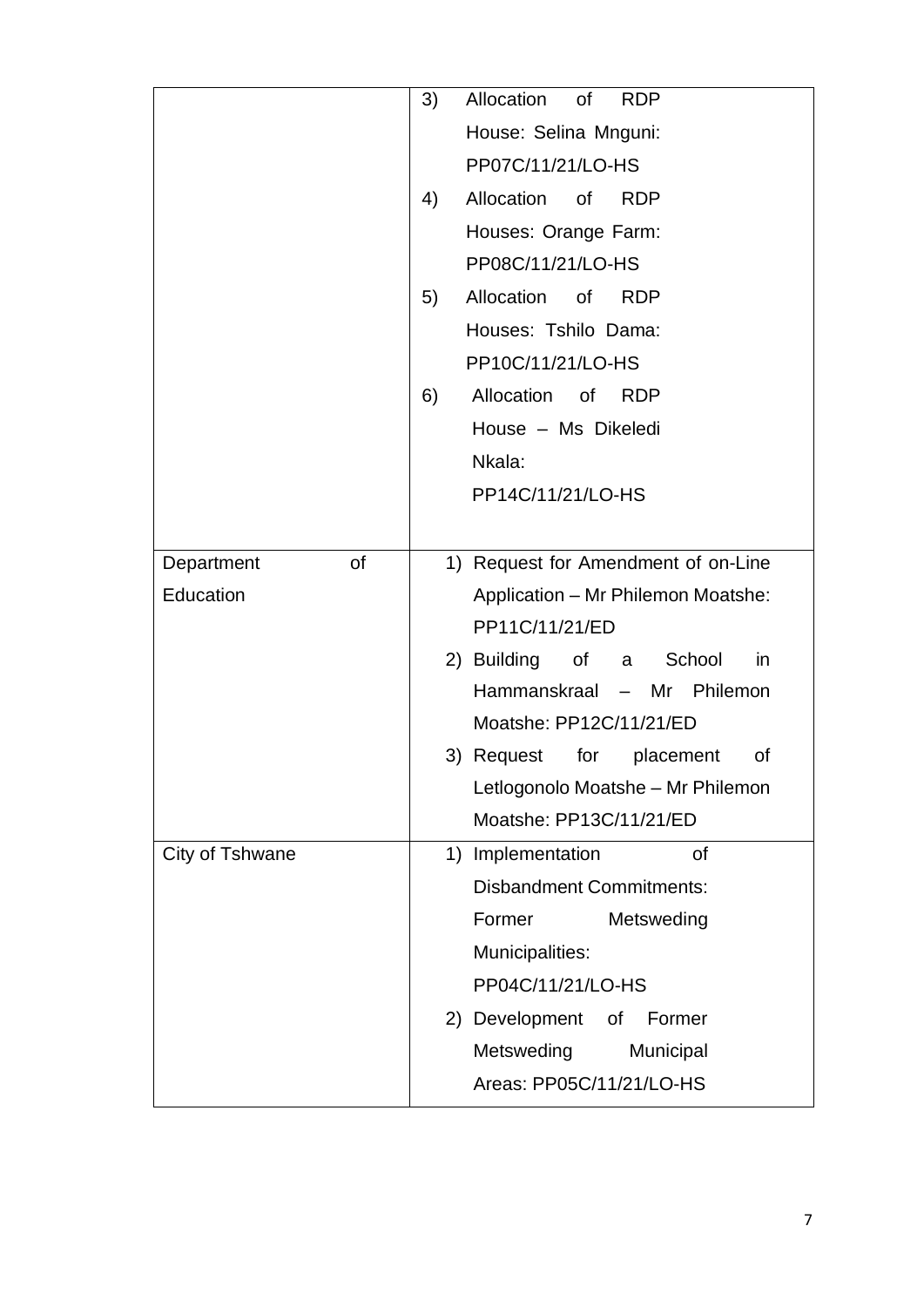| City<br>of<br>Jo'burg | 1)                         | Provision of Services in |  |
|-----------------------|----------------------------|--------------------------|--|
| Municipality          | Kekana - Mr Meshack        |                          |  |
|                       |                            | Prens:                   |  |
|                       |                            | PP15C/11/21/LO           |  |
|                       |                            |                          |  |
| Midvaal<br>Local      | 1)                         | <b>Lack of Services:</b> |  |
| <b>Municipality</b>   | Boltonworld - Mr. Tshidiso |                          |  |
|                       |                            | Johannes: PP18C/11/21/LO |  |
| Total                 | 13                         |                          |  |

During the reporting quarter, the Committee did not adopt many new petitions because most submissions did not meet the requirements set out by the Petitions Act. Furthermore, the remote working scenario caused a negative effect on walk-in submissions at the Legislature.

#### <span id="page-8-0"></span>**3.2 Closed petitions**

During the period under review, the Committee closed 5 petitions. The Committee recognises that it is often difficult to directly correlate specific achievements with the petitions process. However, the closed petitions provide some examples of raising awareness and delivering positive change in relation to issues raised. A caveat that should always be kept in mind is that the Committee's achievement cannot be only measured against the closure of petitions, as it does not control all the variables which lead to the closure of petitions. The closure of petitions is not the part that defines the whole (in Latin *pars pro toto*) of the Committee's work.

#### **1. Request for an Additional Clinic: Thokoza: PP32B/08/17/HE**

The petitioner was Mr. Solly Maseko who resides at 172 Sweet Khoza Street in Thokoza. The petitioner alleged that the clinics in their area were over-crowded and that the service at the clinic was poor at times. He also alleged that there was a shortage of nurses which was compromising the quality of service.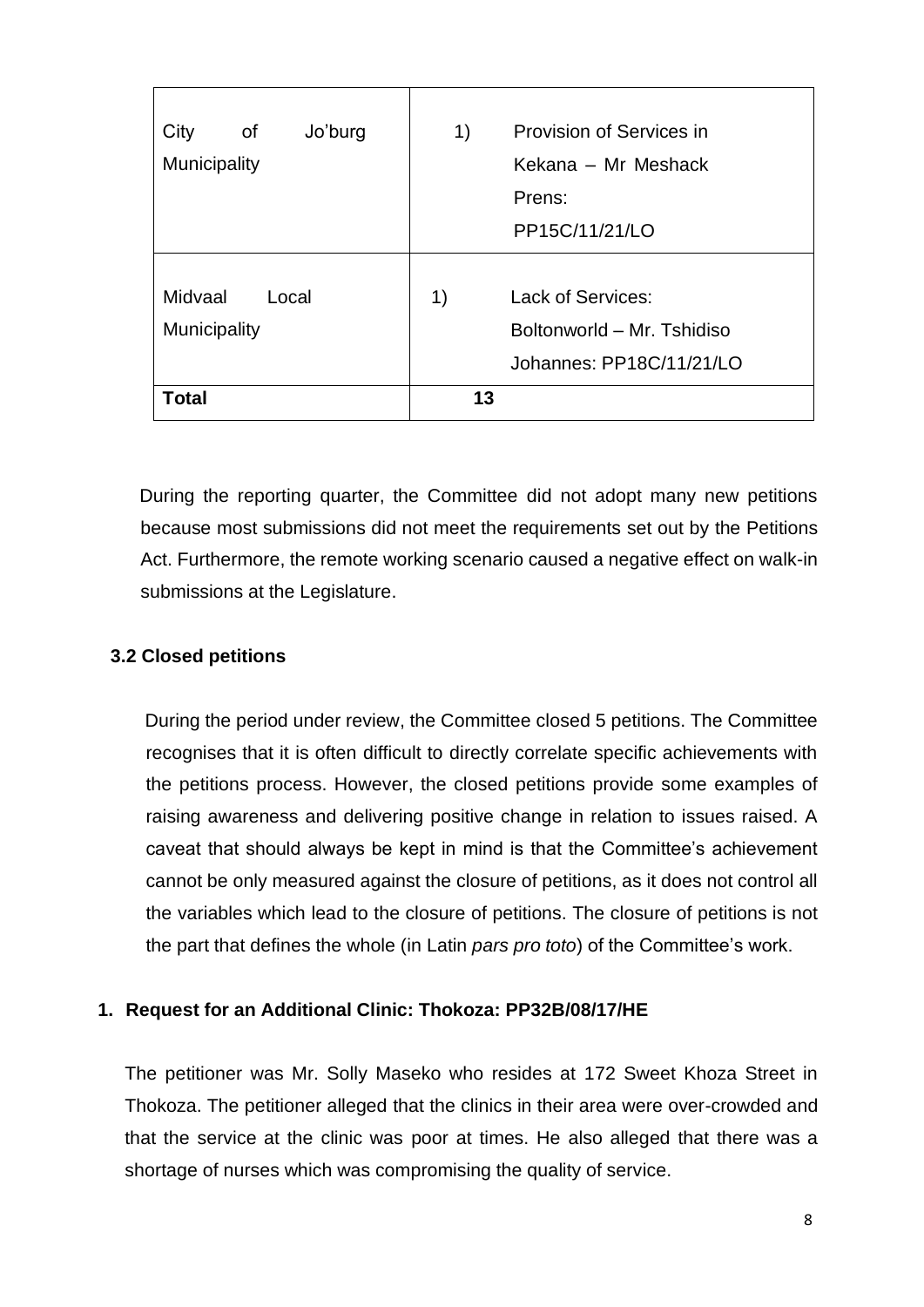**Reason for closure:** The Department of Health reported that the service platform for Thokoza area were Dresser Clinic (Saturday Extended Service from 8:00 – 14:00), Eden Park Clinic, Greenfield Clinic and Phenduka Clinic. The average norm for waiting times in a clinic is one hour. An additional clinic was not recommended at the current stage as there are enough health care facilities in Thokoza which are within a 5km radius and are accessible by residents.

#### **2. Request for Annual Increase: HIV/AIDS Lay Counsellors: PP27D/02/21/HE**

The petitioner was Mr. Itumeleng Mulaudzi who resides at 757 Birch Acres in Tembisa. He submitted the petition on behalf of HIV/AIDS Lay Counsellors. He alleged there has been gross discrimination in the Department since 2012, as they have been receiving R2 500 and never received bonuses although another group of employees was receiving R4 000 stipends, whilst they are performing the same job.

**Reason for closure:** The Department of Health submitted a report indicating that Lay Counsellors are part of the Community Health Workers (CHWs) cadre that has been appointed by the Department as an essential resource to implement HIV and AIDS activities and functions. The appointment of all CHWs was necessitated by their labour unrest, demanding permanent employment. Subsequently, the outcome of court processes where the Public Health and Social Development Sectoral Bargaining Council dated 27<sup>th</sup> September 2018 issued an arbitration award in their favour. This outcome deemed them to be employees of the Department in terms of Section 198B (5) of the Labour Relations Act.

Following the Arbitration award, all the district managers through their programme managers and the CHWs labour representatives undertook an intensive verification of all CHWs against the monthly database to ensure that no one was left behind. All verified CHW lists were submitted to Treasury to embark on the process of appointing CHWs as per the Arbitration Award. A total of 8309 CHWs were appointed as permanent employees onto PERSAL effective from the 1st April 2021 earning R8 500 per month.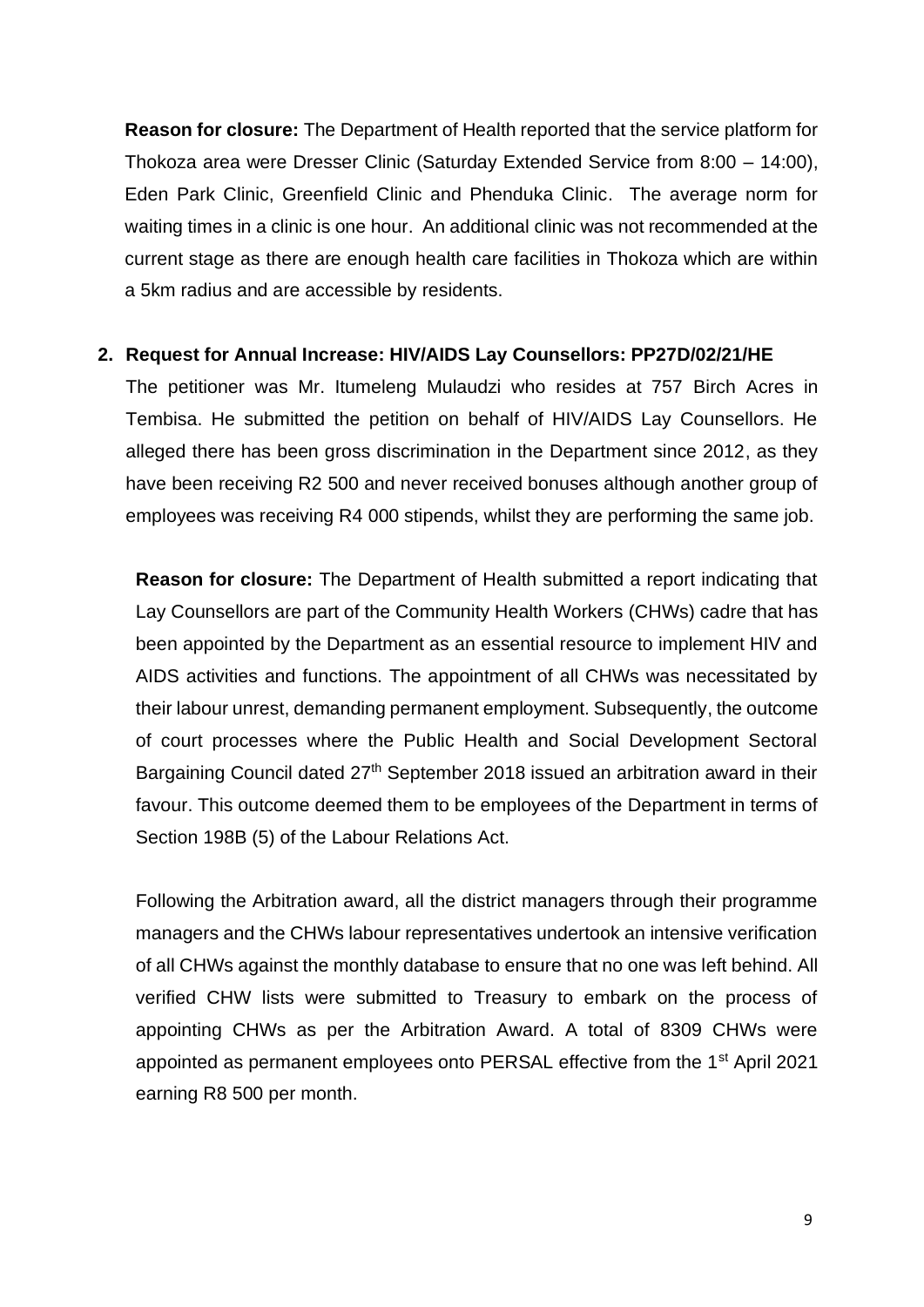#### **3. Capacity & Service Standards: Edenvale Hospital: PP31A/06/18/HE**

The petitioner was Mr. Frith Selolo who resides at 99-8th Avenue, MPPC in Alexandra. The petitioner alleged Edenvale Hospital did not have enough capacity to accommodate the fast-growing population in the greater Alexandra area. He further alleged that the hospital equipment is aged, thus not able to cope with current demands. The petitioner also alleged the medical staff was of a low-quality standard to care and monitor patients; furthermore, he alleged the condition of the reception area didn't give hope to those being admitted or visiting. There was an inability to deal with patients' admission control which leads to an overflow of the casualty room and patients sleeping on the floor.

**Reason for closure:** The Department reported that regarding the capacity, Edenvale Hospital Edenvale has 230 functional beds. Due to the ever-increasing demand, 284 beds are currently being used. The average bed utilisation rate for the period January – October 2021 is 89%, which exceeds the set monthly target of 85% and this bears testament to the increasing service demand.

On the issue of aged equipment, the Department reported that the Hospital had several structures in place to oversee and address the procurement, operation, and maintenance of equipment such as the Equipment Committee, medical technicians, and Vetting Committee. A demand plan is also in place to ensure all the procurement needs of the institution are identified, planned for, and met.

Regarding the medical staff being of a low-quality standard to care and monitor patients, the recruitment processes of the Hospital are underpinned by integrity and transparency. All staff members that are employed undergo the necessary verification processes. Medical departments are headed by trained specialists who conduct weekly intra-departmental morbidity and mortality meetings to review cases and strengthen any gaps identified. Over and above this, one of the key responsibility areas of all Heads of Department across all categories is to ensure training and capacitation is provided to their subordinates.

With regards to the allegation that the condition of the reception area does not give hope to those being admitted or visiting, the inability to deal with patients' admission control, leads to the overflow of the casualty room and patients sleeping on the floor,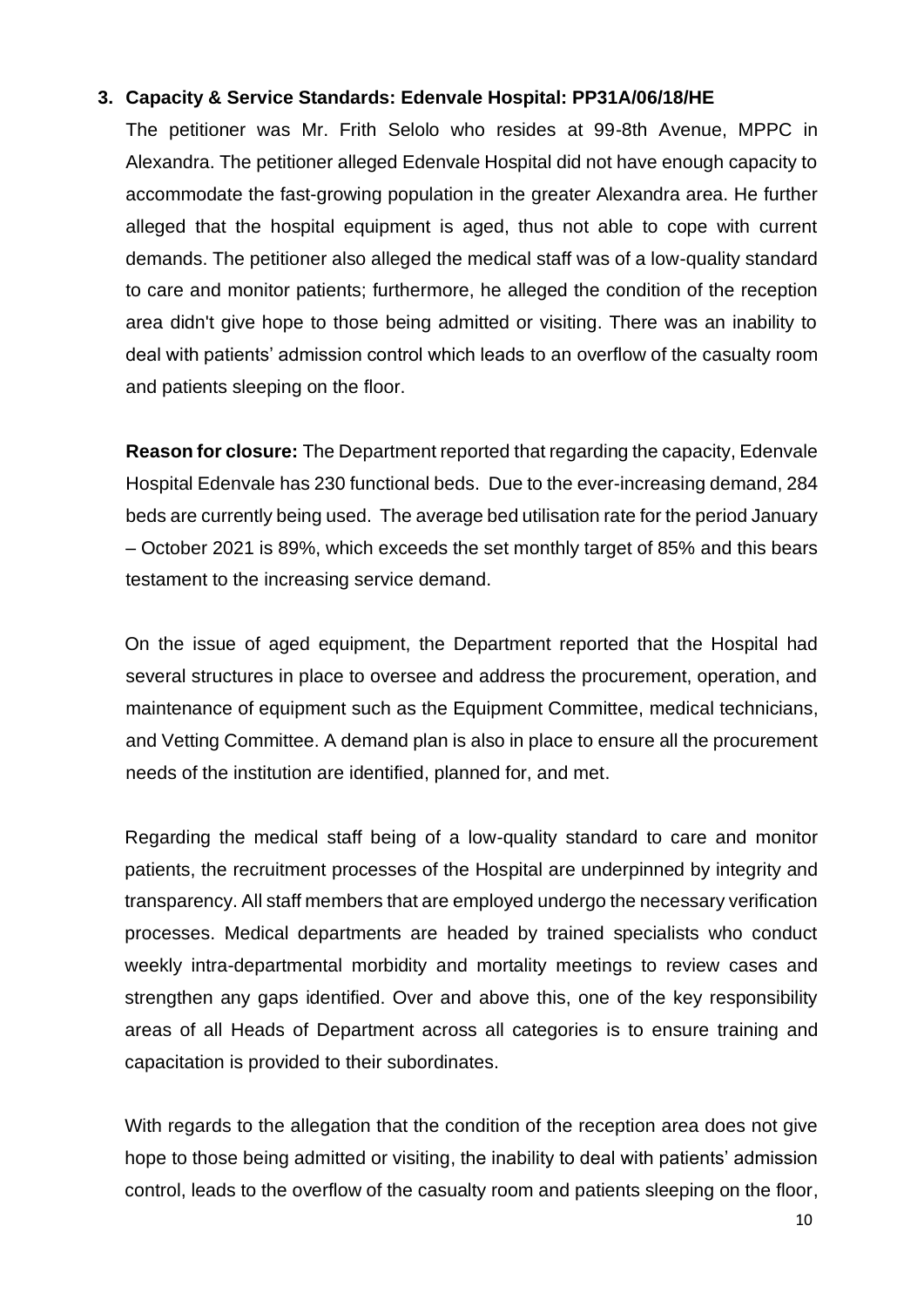the Edenvale Hospital is 84 years old. It was formally established in 1937 and underwent numerous phased upgrades/renovations throughout the years, most recently between 1995 - 2001. The existing infrastructure is indeed aged. There have also been a few augmentations (as per permutations by DID) that have sought to address the space limitations posed by the existing infrastructure.

#### **4. Road Safety: R114/511, R511/N14,562 and Summit Road: PP45A/06/18/TR**

The petitioner was Cllr Wakelin submitting the petition on behalf of the community of Ward 84. The petitioner alleged the intersection R114/511, R511/N14,562 and Summit Road and the road stretch of R114 between the R55 and R511 are experiencing high accident volumes, most of which are serious and fatal. Commuters are regularly exposed to accidents and crashes, which often involve

neighbours and family members.

**Reason for closure:** The Department of Roads and Transport reported that in the interim, they implemented speed sensitising devices, road signs, and markings at various intersections. The sustainable solution will be the installation of a traffic signal. The Department has currently awarded a 3-year Traffic Signals Maintenance, upgrade, and installation contract – November 2021 to October 2024. Intersections R511 (P79-1)/ R114 (P39-1)/ N14 (P158-2) and at Mnandi(D49) and Summit Road are prioritised for implementation during the financial year 2022/23.

#### 5. **Electrification of Ext 19: Zone 24, Sebokeng: PP21C/10/18/LO**

The petitioner was Mr Mzwakhe Mapeyi, who resides at 70097 Zone 24, Extension 19, in Sebokeng. He submitted the petition on behalf of the residents of Extension 19 in Marikana. The petitioner alleged that they had been residing in Extension 19, Zone 24, Sebokeng since 2013 without electricity even after an audit and verification was conducted to deal with illegal occupants in 2016, and again in 2018. He alleged they were promised that their area will be electrified but nothing has happened to date.

**Reason for closure:** Emfuleni Local Municipality reported the area had since been electrified.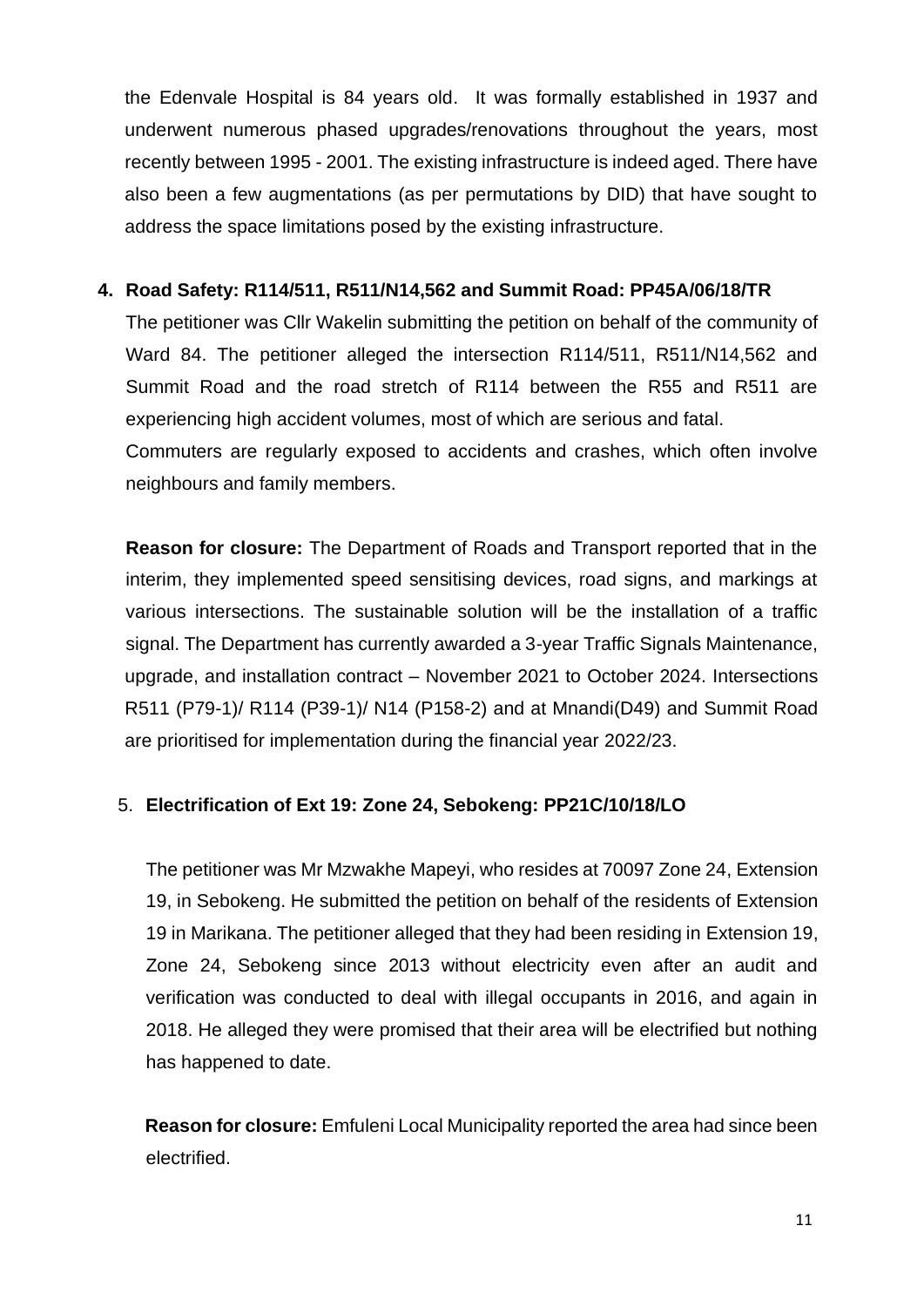#### 3.3 **Inadmissible Petitions**

Petitions are assessed by the Committee against the format and content criteria of Section 4 (4) of the Gauteng Petitions Act (Act 5 of 2002). Those which do not meet the requirements are found to be inadmissible. During the reporting period, there were petitions rejected by the Committee because their complaints fall outside their scope, and some were because of insufficient information submitted. Regarding those that had insufficient information, the Committee's support staff is mandated to request the missing information from the petitioners.

The following petition proposals received were deemed inadmissible:

**1. Outstanding Payment: Ext 25/07 Tembisa Housing Project: PP01C/11/21/LO**

The submission was rejected on the basis that the matter was a private contractual dispute.

## **2. Request for Assistance to Acquire Business Premises: Human Empowering Community: PP02C/11/21/SD**

The Committee recommended the petitioner should approach the Ithuba Lottery Board as the Department of Social Development was not empowered to acquire properties for individual private businesses.

#### **3. Allocation of RDP Houses (Vuyiswa Victoria): PP09C/11/21/LO-HS**

The submission was rejected on the basis that there was insufficient information.

#### **4. Encroachment Matters: Langaville: PP16C/11/21/LO-HS**

The submission was rejected on the basis that there was not sufficient information to substantiate the allegation.

#### **5. Encroachment Matters: Langaville PP20C/11/21/LO**

The submission was rejected on the basis that the matter raised has been before a Court of Law and therefore the Committee cannot adjudicate on it. The petitioner was advised to seek Enforcement of the Court Order or alternatively approach the Public Protector.

**6. Service Delivery Issues: Langaville Xhasumzi Mavume: PP17C/11/21/LO-HS** The submission was rejected on the basis that a preliminary investigation was required to clarify some of the issues raised.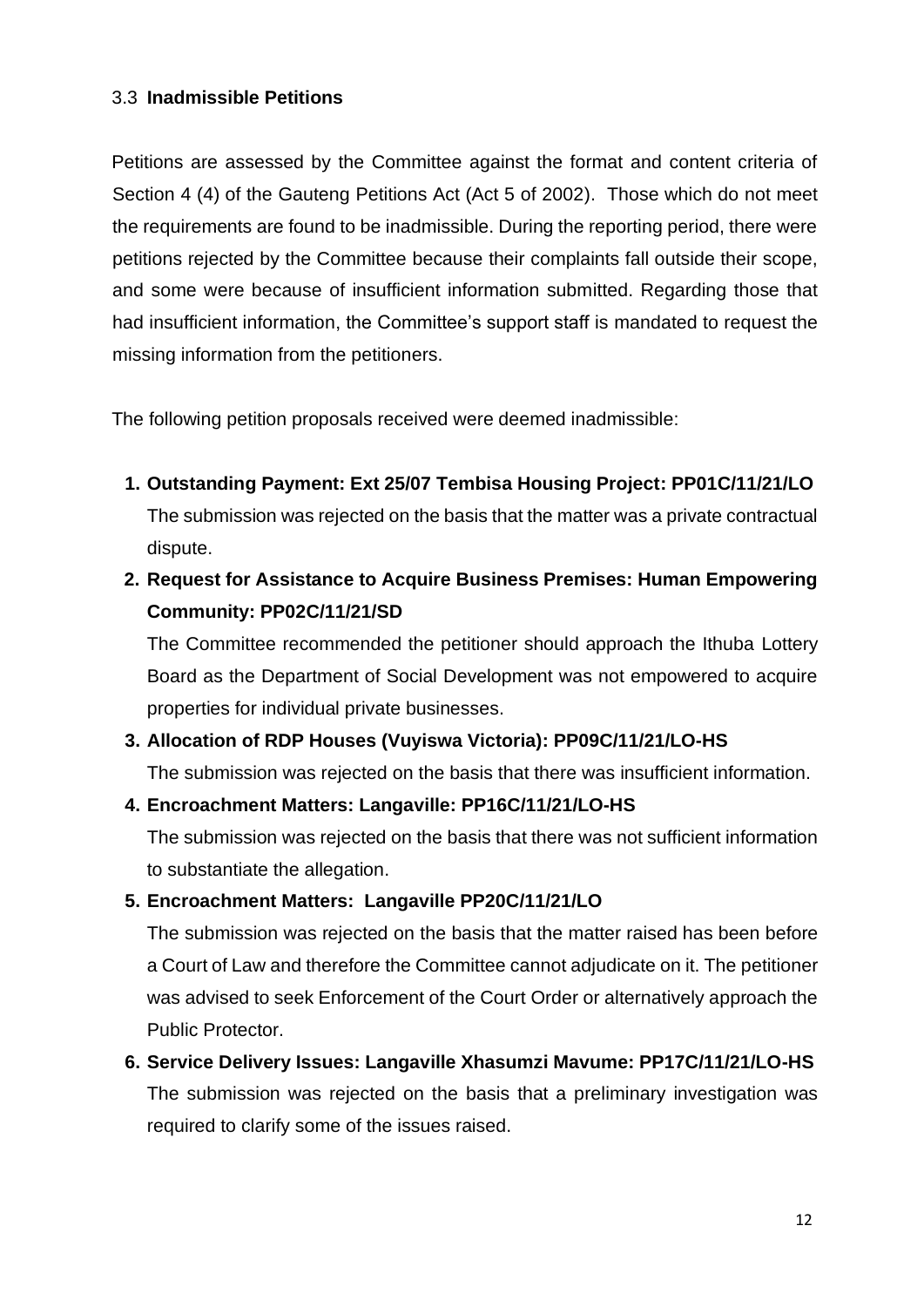#### <span id="page-13-0"></span>**4. COMMITTEE ACTIVITIES**

The activities for the quarter were informed by the Committee's Annual Performance Plan. They included the following:

#### **4.1 Committee Meetings**

The Committee conducted three meetings, which focused on tabling and the adoption of reports, adoption of new petitions, deliberations on the resolutions taken by the Committee, deliberation on petitions proposed for closure, and consideration of submitted reports from authorities.

#### **4.2 Oversight visits and Public Engagement**

To ensure responsiveness and accountability, oversight visits to different sites have been instrumental in the petition process to facilitate effective and insightful scrutiny.

The Committee held two hearings on 19 and 26 October 2021 during the period under review. Through hearings, the Committee seeks to enhance public involvement and participation by providing constant feedback to petitioners, including ensuring meaningful engagements through hearings.

On 19 October 2021, the Committee held hearings on 11 petitions but did not close any petitions only commitments were received from authorities which today were not implemented. On 26th October 2021, the Committee held another hearing on ten (10) petitions and four (4) petitions were closed.

#### **5. PETITIONS ANALYSIS**

The Committee adopted thirteen (13) new petitions in the third quarter of the 2021/2022 (FY). Table 1 below illustrates the distribution of the thirteen (13) new petitions in accordance with authorities to which the petitions were referred to. 46% of the adopted petitions were referred to COGTA and Human Settlement (6), and 23% referred to the Department of Education (3). Most of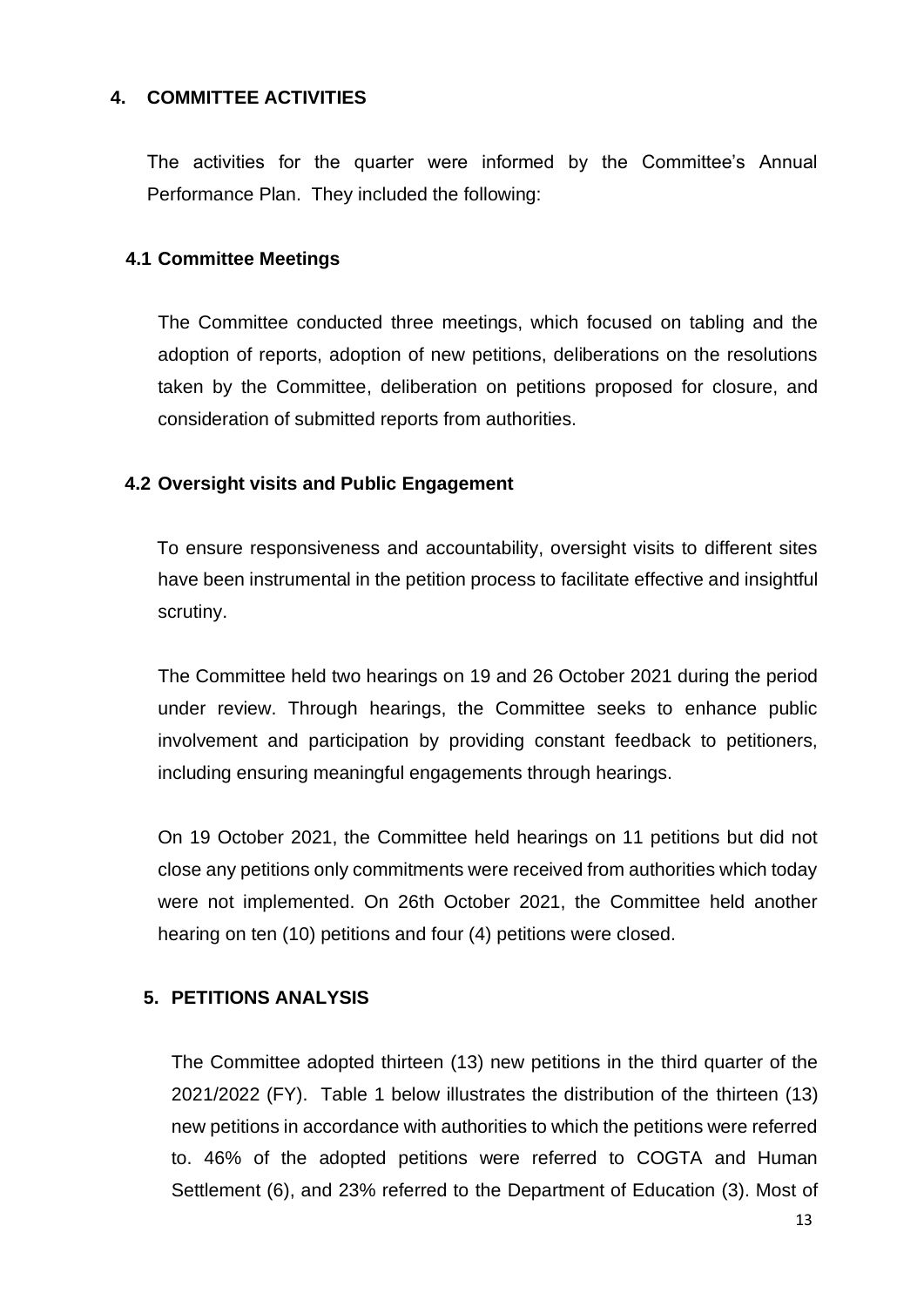the petitions had to do with RDP House allocations and service delivery requests.



Table 2 below is a Quarter-on-Quarter comparison of the first, second and third quarter of the 2021/2022 FY. During the quarter under review, the Committee achieved a 38.4% resolution rate, which is a 7.4% increase from the 31% resolution rate achieved in the second quarter. Thus far, the first quarter achieved the highest resolution rate which was an impressive 53.7%. Overall, across the three quarters, the Committee has achieved an overall 41.4% resolution rate, this is against the 70 adopted petitions over the three quarters. This is a positive outcome considering that during the 2020/2021 Financial Year the Committee's activities were severely halted, by the COVID-19 hard lockdown regulations and the Committee achieved a 0% resolution rate for the first three quarters.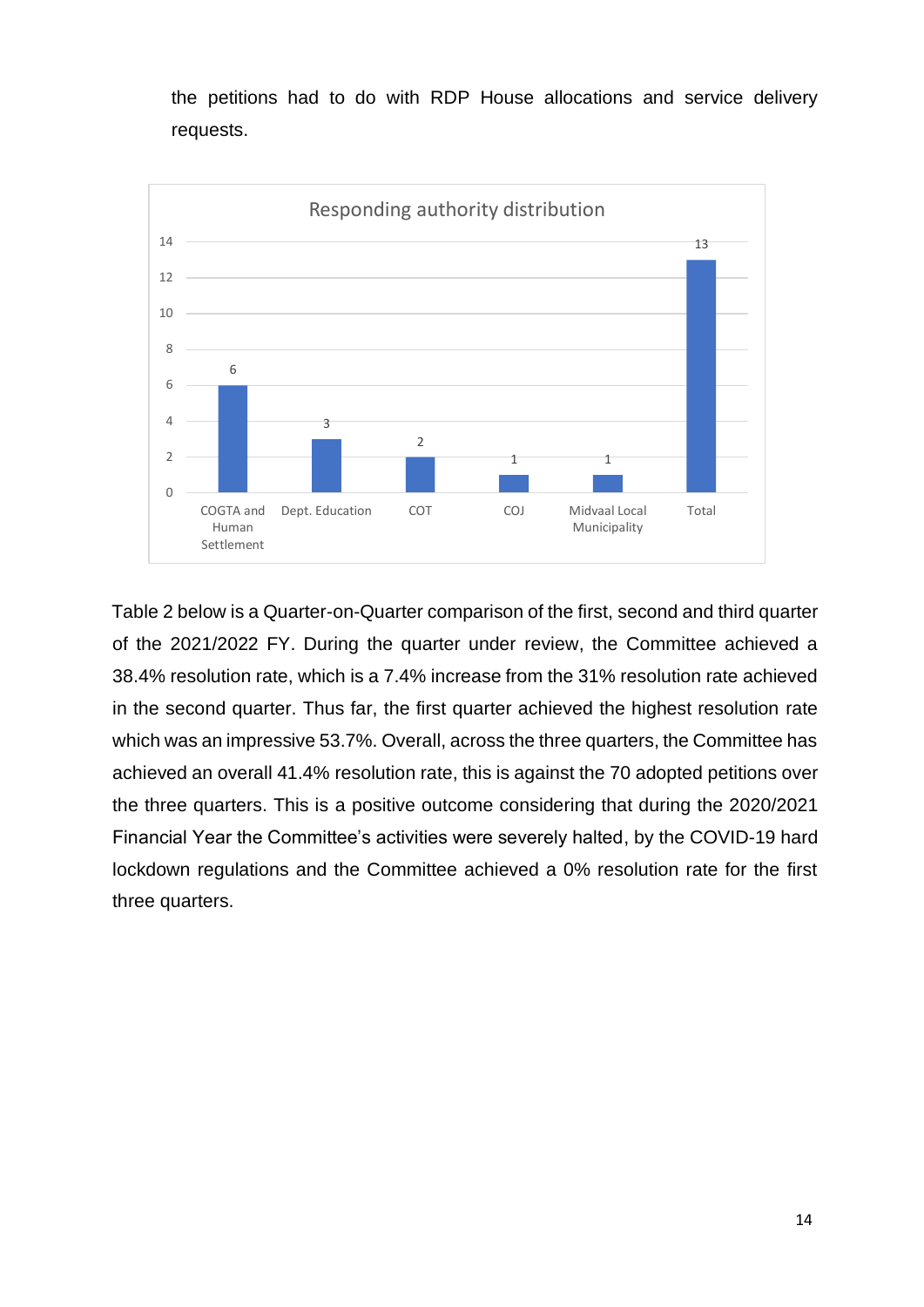

Table 3 below demonstrates the regional and gender distribution of the adopted petitions. Put simply, where the petitioners are from, despite which responding authority they are referred to. 53.8% of the petitions emanate from the City of Johannesburg Metropolitan Municipality (7), whilst 38.4% emanated from the City of Tshwane Metropolitan Municipality (5) and only one emanated from the Midvaal Local Municipality. Overall, 69% (9) of the petitioners were female.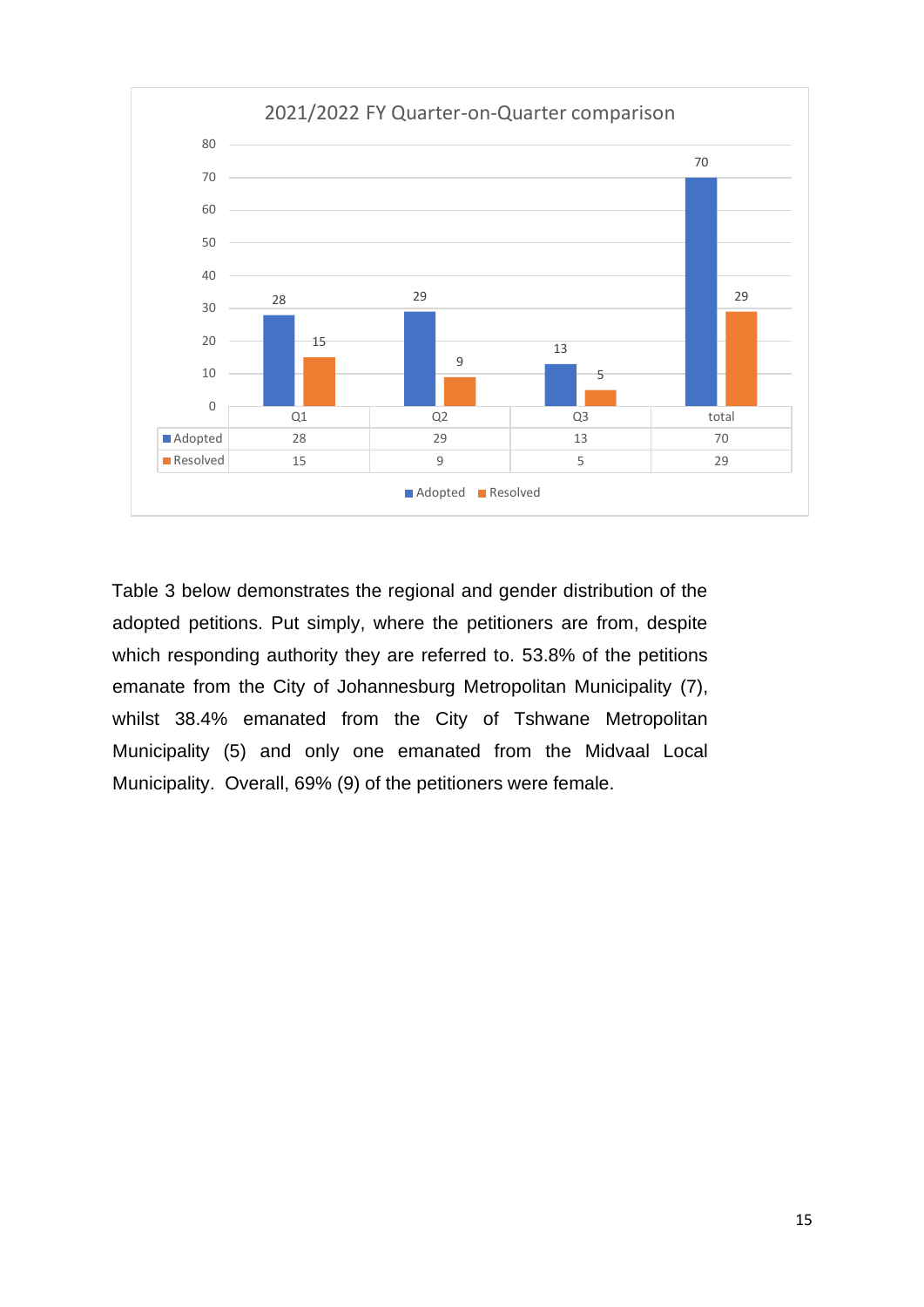

#### <span id="page-16-0"></span>**6. EVALUATION OF RESPONSIVENESS**

Section 6(f) (i) and (ii) of the Petitions Act provides for the Committee to evaluate the responsiveness, efficiency and timeliness with which petitions referred in terms of Section 7(e) were resolved.

The table below provides information extracted from Gauteng Provincial Departments Second Quarter reports under their *Petitions Management* section. Comparing their reporting against the referred petitions they received from the Committee during the quarter under review and verifying the validity of the reporting.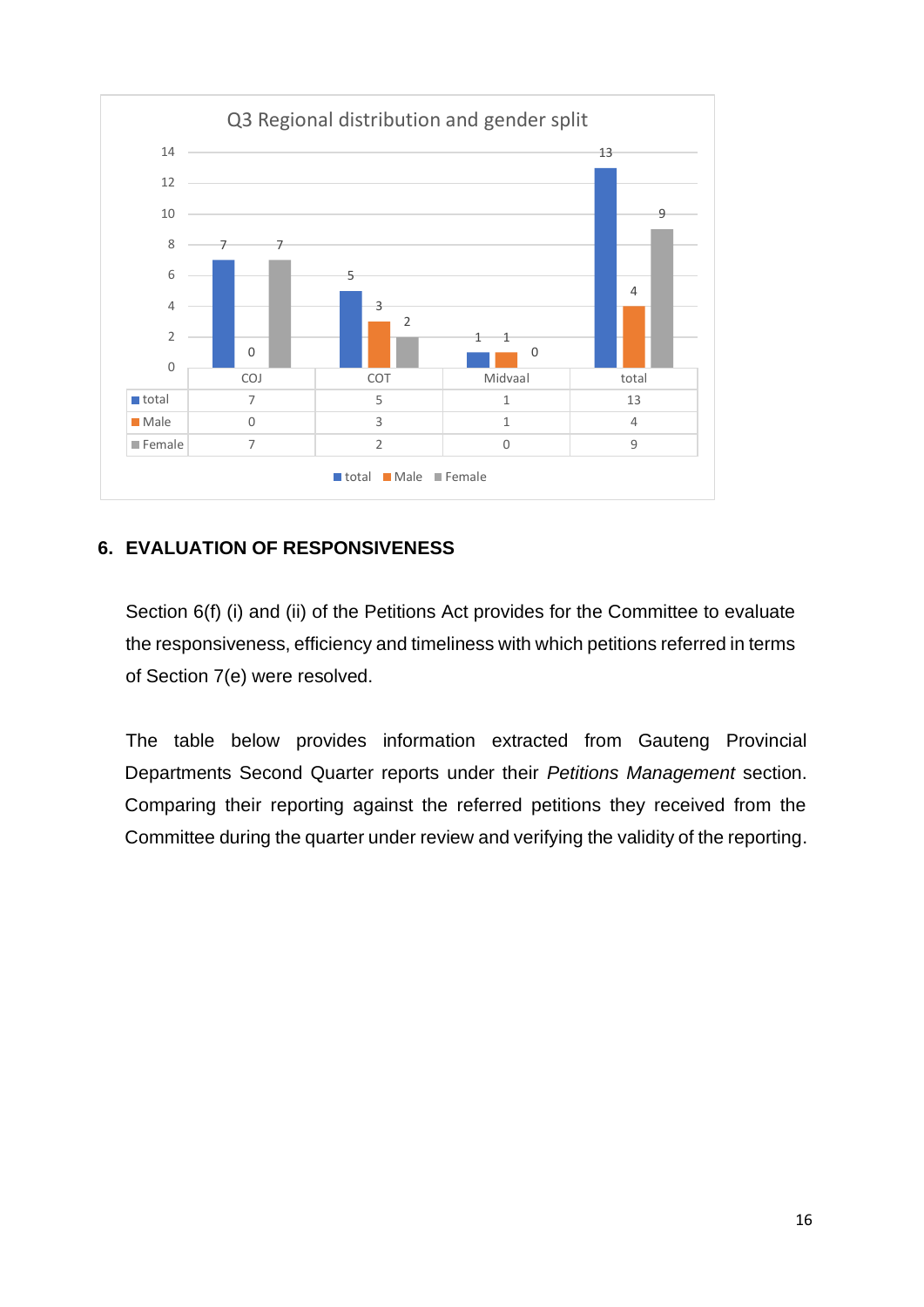| <b>Responding</b>   | <b>Petitions</b> | <b>Petitions</b>       | <b>Other</b> |
|---------------------|------------------|------------------------|--------------|
| authority           | referred         | <b>Responded</b><br>to | petitions    |
|                     |                  | (Q3 referrals)         | responded    |
|                     |                  |                        | to           |
| <b>COGTA</b><br>and | Six (6)          | None in their          | None         |
| Human               |                  | report.                |              |
| Settlement          |                  |                        |              |
|                     |                  | * Although one         |              |
|                     |                  | Human                  |              |
|                     |                  | <b>Settlement</b>      |              |
|                     |                  | petition was           |              |
|                     |                  | responded to           |              |
|                     |                  | through the            |              |
|                     |                  | <b>Petitions Sub-</b>  |              |
|                     |                  | Unit: Allocation of    |              |
|                     |                  | <b>RDP House:</b>      |              |
|                     |                  | Dikeledi Nkala         |              |
|                     |                  | Ref:                   |              |
|                     |                  | PP14C/11/21/LO-        |              |
|                     |                  | <b>HS</b>              |              |
| Department of       | Three (3)        | their<br>None<br>in    |              |
| Education           |                  | report.                |              |
|                     |                  |                        |              |
|                     |                  | *But<br>The            |              |
|                     |                  | Department<br>did      |              |
|                     |                  | respond<br>and         |              |
|                     |                  | three<br>provide       |              |
|                     |                  | reports<br>for<br>all  |              |
|                     |                  | referred<br>three      |              |
|                     |                  | petitions.             |              |
| <b>COT</b>          | One $(1)$        | None                   |              |
| COJ                 | One $(1)$        | None                   |              |
| Midvaal Local       | One $(1)$        | The municipality       |              |
| Municipality        |                  | provided a report.     |              |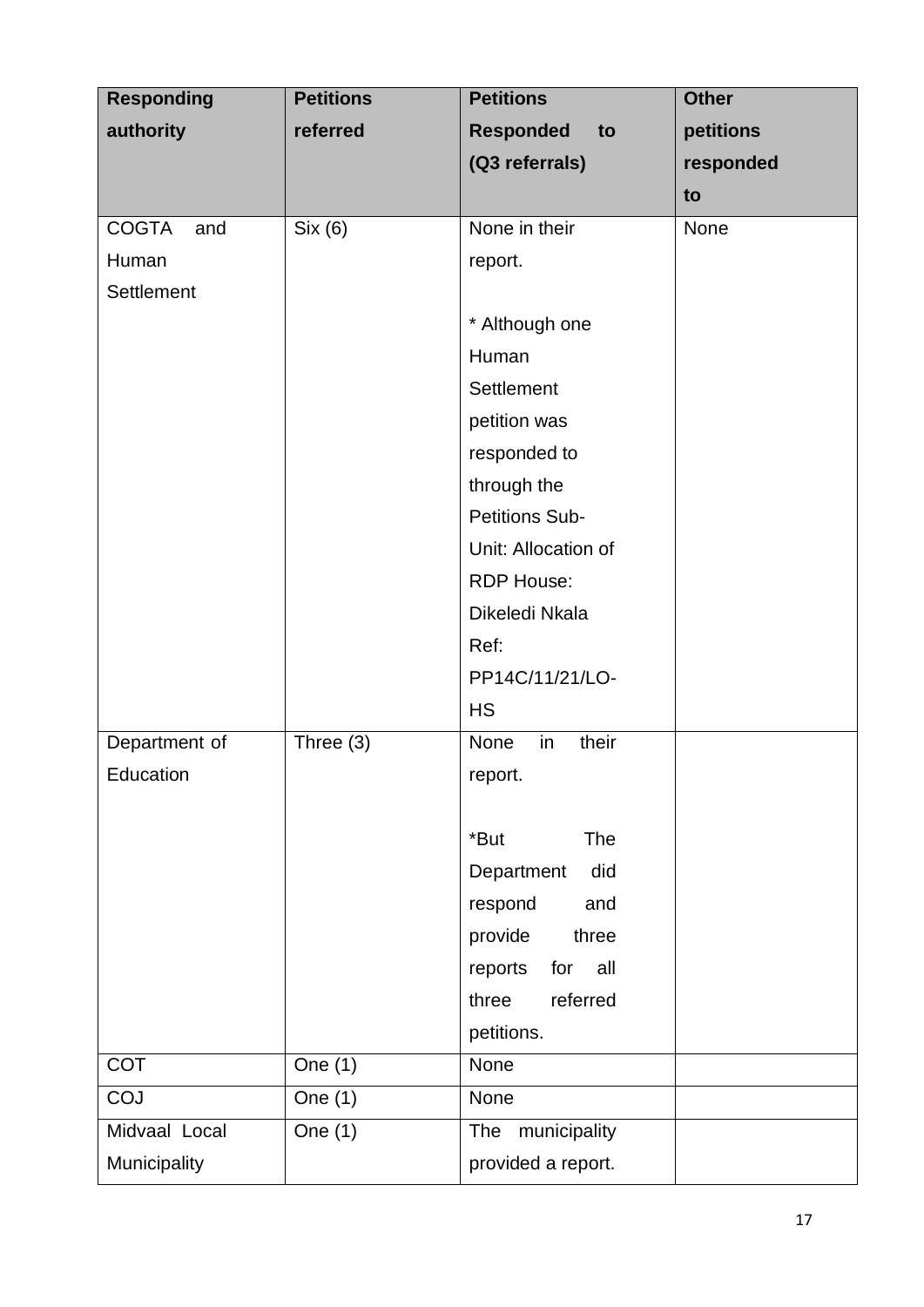It is worrying that in their third quarter report, the Department of COGTA and Human Settlement did not populate the *Petitions Management* Section of the Standardised Oversight, Accountability and Reporting for Gauteng Province (SOAR-GP) reporting template, and they needed to report on 6 Human Settlement petitions and 2 municipal petitions through the COGTA report. The Committee greatly appreciates the Department of Education for always reporting accurately on petitions issues and providing detailed reports. The Committee recorded a 38.4% (5) responsiveness rate, and after rapporteurs engage with petitioners, the Committee will hopefully record the closure of these petitions in the fourth quarter based on the detailed reports received in this quarter.

The Committee urges the responding authorities to take seriously the requirements of the *Petitions Management Section* of the Standardised Oversight, Accountability and Reporting for Gauteng Province (SOAR-GP) reporting template. The PSC relies on the responsiveness of departments and municipalities towards the closure of adopted and referred petitions.

#### <span id="page-18-0"></span>**7. COMMITTEE'S OBSERVATIONS**

It is evident in this quarterly report and the insights sampled from an analysis of petitions received, a vast majority of our petitions are housing related.

**1.** The Committee noted with concern that:

One of the recurring concerns that has been observed with the authorities that attend hearings, is that they do not adhere to the mutually agreed upon commitments nor do they adhere to agreed upon timeframes reached. This directly hinders the finalisation and closure of petitions.

2. Moreover, less than 50% of authorities respond to petitions, and instead, wait until the Committee escalates the issue and arranges hearings.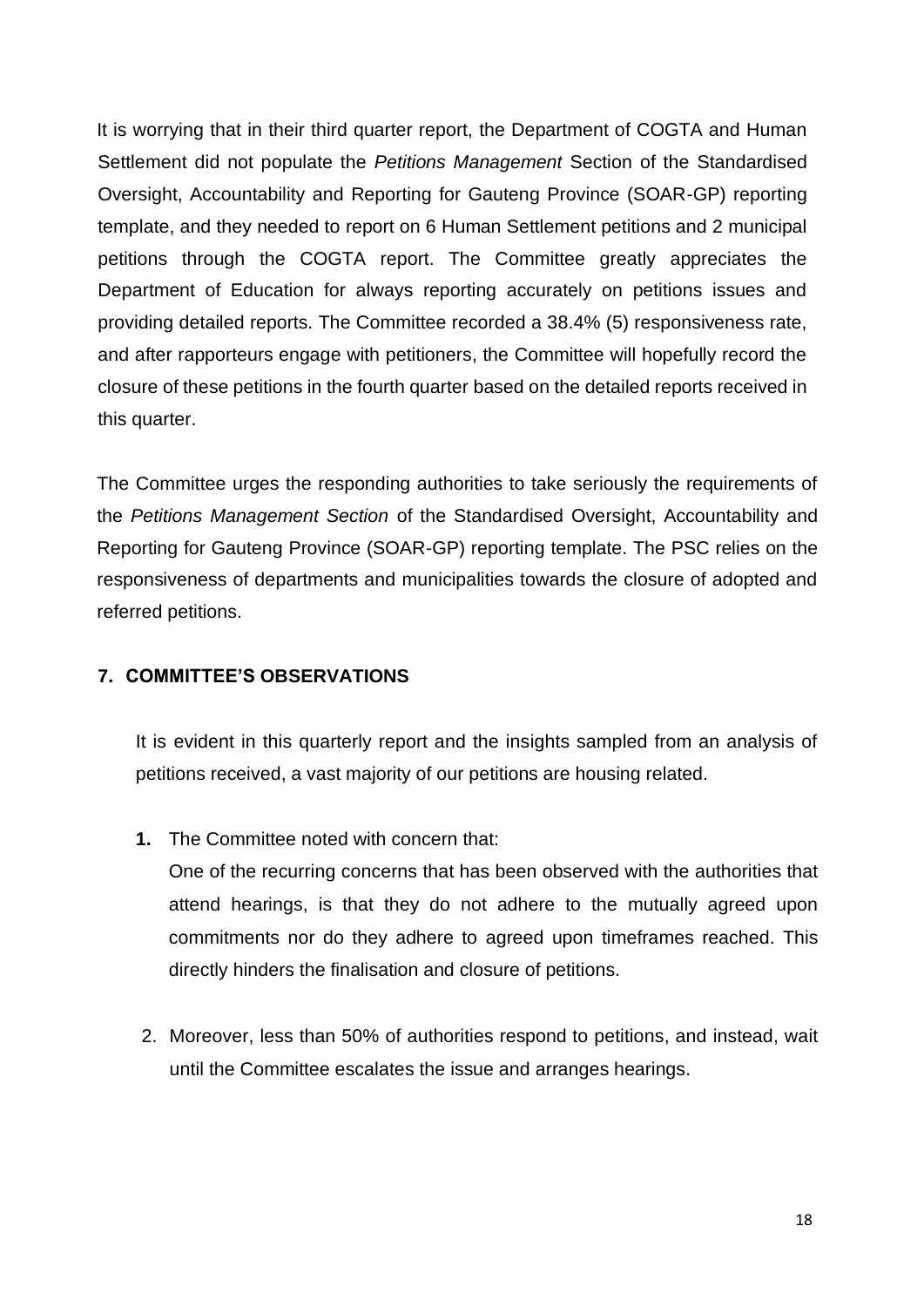#### **8. COMMITTEE RECOMMENDATIONS**

- **8.1** Noting some of the long-standing issues raised in this report, the Committee recommends that the Leader of Government Business provides the Committee with a progress report by **15 May 2022** on the issues raised below:
- 8.1.1. Status of Departmental compliance with the *Petitions Management Section* of the Standardised Oversight, Accountability and Reporting for Gauteng Province (SOAR-GP) reporting template in their Quarterly reports for the past 3 quarter as per the standing resolution on this matter. The information in those quarterly reports must correlate with what the Petitions Sub-Unit receives so that it allows petitioners the opportunity to engage the content.
- 8.1.2. Departments need to complete the *Petitions Management* section of their Quarterly Reports accurately and factually.
- 8.1.3 Measures in place to ensure Departments are held accountable to process petitions timeously in keeping with the timeframes prescribed in the Petitions Act.

#### <span id="page-19-0"></span>**9. CONCLUSION**

The role of the Petitions Committee is vital. Whilst seeking intervention, the Committee will continue with its commitments to strengthen transparency, accountability, and accessibility through the most effective tool available for resolving service delivery issues. The Committee expects relevant authorities to be forthcoming and be co-operative, as the Inter-governmental Relations Framework has outlined.

#### <span id="page-19-1"></span>**10. ACKNOWLEDGEMENTS**

I would like to take this opportunity to acknowledge and thank the following Committee Members: T Ndlovu; G Schneemann; P Mabunda; K Diale; S Chabalala; W Peach; M Mofama; M Ledwaba and K Tong.

We further wish to acknowledge the contributions and support provided by the Group Committee Co-ordinator, Ms M Vaas; Committee Co-ordinator, Ms S Sibanyoni; Committee Administrator, Ms N Mfuku; Committee Researcher, Mr S